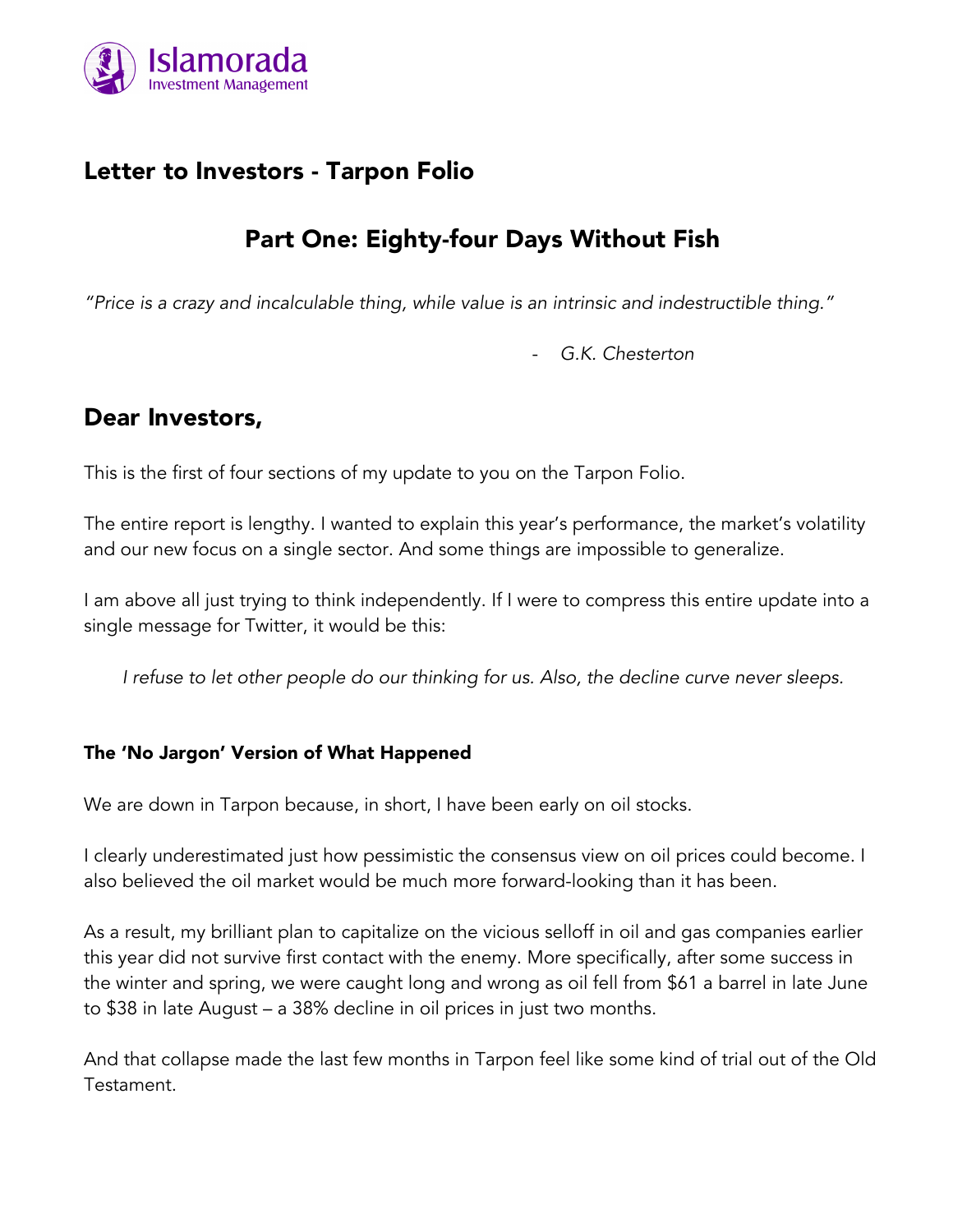

#### The Wonky Version of What Happened

Tarpon is down due to a combination of (1) poor timing on my part in terms of oil prices, (2) views I hold that differ dramatically from consensus, and (3) an investment process that, in order to maximize our odds of significant outperformance in the future, has led to significant shortterm volatility.

In addition, I was too slow to update my analytical approach to investing in certain exploration and production companies ("E&Ps") in the following two ways, specifically:

1. I had been overweighting the ability of an E&P to manage its margins, and underweighting raw geology. Higher oil prices, as it turns out, can obscure the importance of owning really good rocks.

All operators are limited in their ability to generate cash by things that are entirely out of their daily operational control - including oil prices, royalty rates, and lifting costs. It is not enough for low-cost production to be considered a moat if that advantage is based on efficiencies gained in daily operations. Those will eventually be copied. What cannot be copied, however, is the sustainable advantage that comes specifically from the most material thing a management team can control - where they choose to drill.

Geology is destiny. And the top priority here, really, should be to have both - great managers and great rocks – providing we can buy that combination at an attractive enough discount.

2. This year's oil price collapse is forcing the industry to move from the previous "land-grab and maintenance drilling" phase to a new "rationalization of acreage and more deliberately exploit reserves" stage. In other words, several of the things that made some companies highly attractive to me in January no longer seemed nearly as important by August.

The result of the errors above were losses on several oil companies we have since sold in order to high-grade our own portfolio of energy shares - with more trading in Tarpon than usual inbetween.

#### What I Am Doing About It

In spite of terrible market sentiment and the unforced errors above, I have continued to buy more shares of the best, most undervalued energy companies I can find. I did not take that decision lightly. I realized it would come with increased volatility, not to mention more than a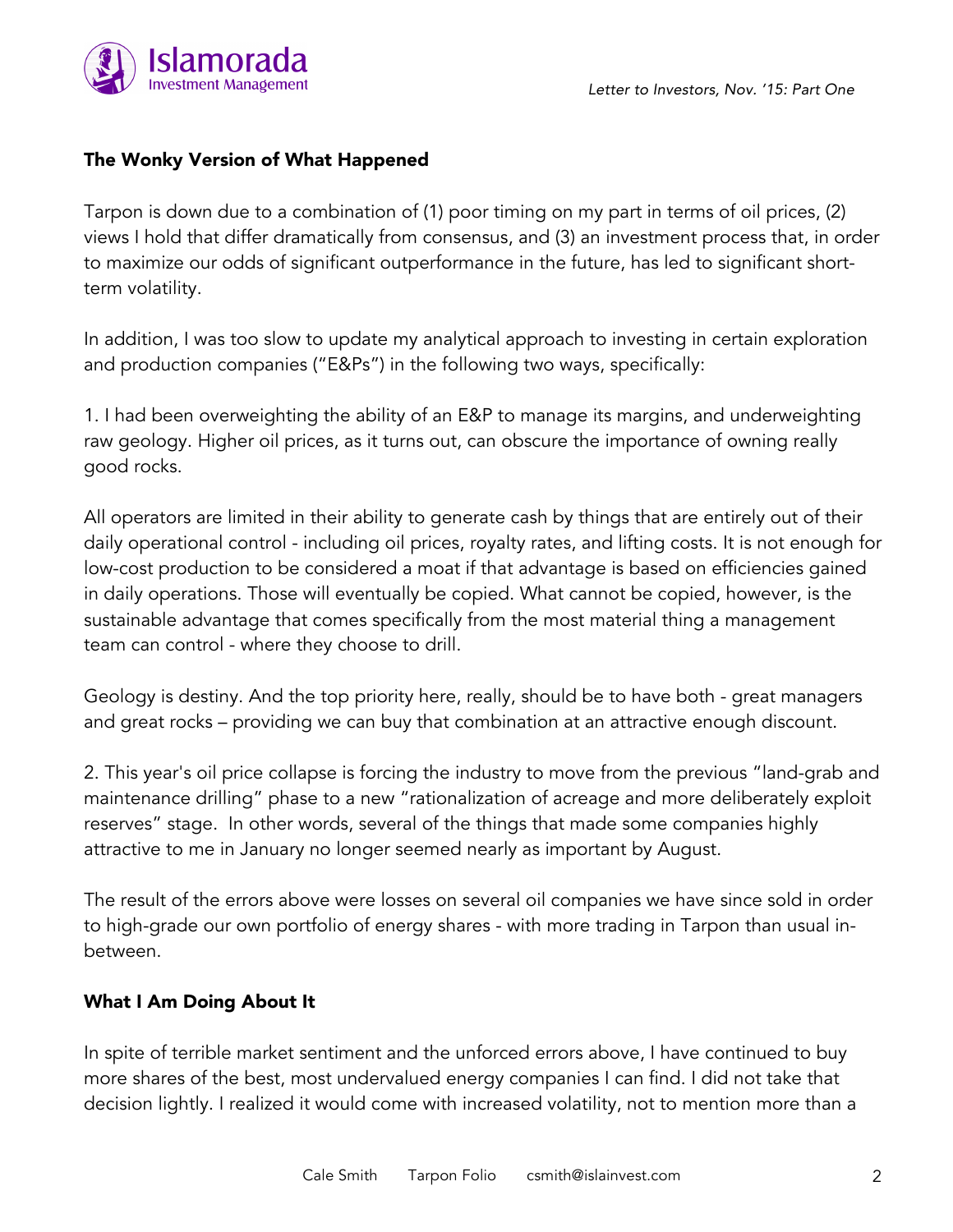



few raised eyebrows on the subjects of concentration, diversification, and, well, my sanity. In the end, however, every bit of logic I had compelled me to keep grinding it out.

To be clear - I realize that watching big swings in the paper value of your holdings can be unsettling. I also understand at a visceral level that our recent results have provided little validation for your belief in my investment process. But please hang in there, anyway. The price-to-fair-value of Tarpon, our potential to compound returns at a high rate and - most importantly - the odds we have on our side right now are each the most favorable they have been since late 2008.

And despite our lousy results this year to date, we don't need any heroics to recover. We just need to sit still and wait – specifically, for the global decline curve to kick in. More on this later.

In the meantime, I expect the demand for oil to continue to respond to lower prices - as it always does. I expect supply to respond to lower prices, too, as it always does. This time is not different, just unusual. In the end it is just another oil price cycle, and we are in the trough.

## Calling Our Shot

I believe you are paying me to run Tarpon in as intellectually honest a way as possible. In good times and bad, I happen to really believe in this philosophy called value investing. And under that framework, returns are not necessarily optimized for comfort. They are optimized for longterm compounding.

To acknowledge the obvious - value investing does not work all the time. It's been a frustrating stretch for performance, but although it is hard to see right now, it is actually an excellent one for establishing higher future returns. My timing of late has, with the benefit of hindsight, been horrible. But I also believe that before too long, that will not matter, either.

My own assessments of the values of the companies in Tarpon to date this year have not mattered. But they will, and likely beginning fairly soon. And as frustrating as the past few months may have been, it may also have been our very best period for establishing a new foundation for long-term compounding.

So, in summary, I am shaking it off and calling our shot. We have slowly loaded up, and now I am done. It has been volatile, it is has been frustrating, and it is unpleasant to report poor results. But the only way out is through, and it will eventually be worth it.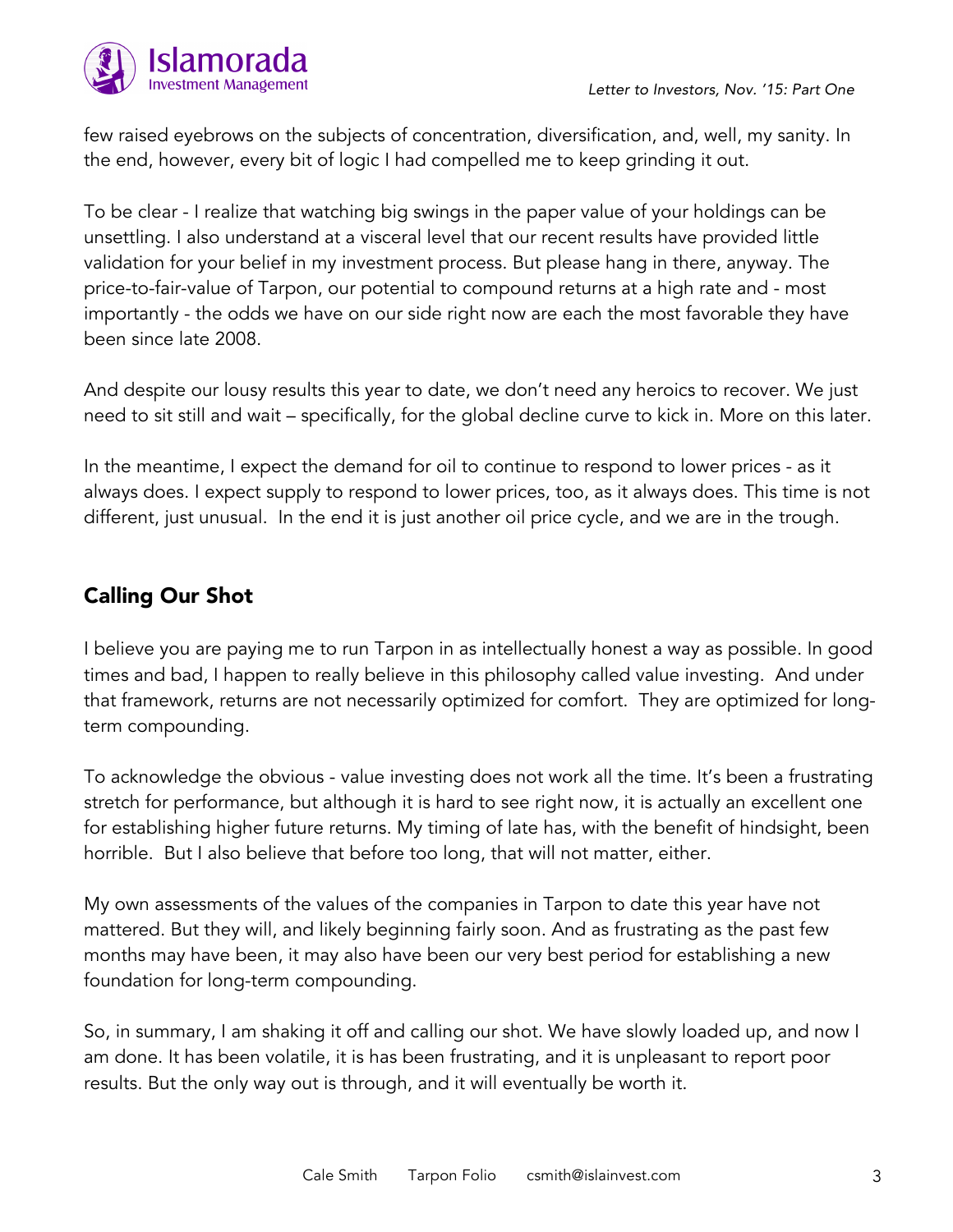



### The Short Version of This Update

The popular consensus is that the oil market is grossly oversupplied, due to Saudi Arabia's determination to retain market share at the expense of U.S. tight oil producers – a relatively new breed of oil companies drilling in shale, sandstone, and carbonate rock. In this consensus view, the market will remain oversupplied until significant amounts of current production are reduced - a potentially long, painful process.

My view is different. I believe there are fundamental industry trends being ignored that, unless oil prices rise fairly soon, mean the oil market is at real risk of sleepwalking into a supply shock in 2016. In the meantime, the price of oil is unsustainably low and should self-correct fairly soon.

In the update that follows I detail the reasons why I differ from the consensus. The short version is this:

I believe a significant and sustained rise in oil prices is inevitable much sooner than consensus. Massive cutbacks to drilling programs and natural decline rates across the world's oilfields may make OPEC – already operating at close to max production – and the U.S. shale oil industry – with more than half of its fleet stacked – unable to increase production enough to control the pace of an increase in oil prices as demand begins to exceed supply.

Oh, and also:

### Is it just me, or does the Middle East right now look like a Tom Clancy novel that ends in massive sectarian war?

There is currently a very low level of spare production capacity available across the industry, leaving the market particularly vulnerable to any material supply shocks…say, the kind that could be caused by an attack on certain Middle East oil facilities.

And, um, nobody has told the oil market.

I believe today's extreme pessimism over oil prices is unwarranted.

Contrary to popular opinion, the global demand for oil is actually robust and growing. Global oil demand is actually 2 million barrels of oil per day (bopd) and growing so far in 2015 - double the rate predicted at beginning of the year. There also appears to be a reasonable probability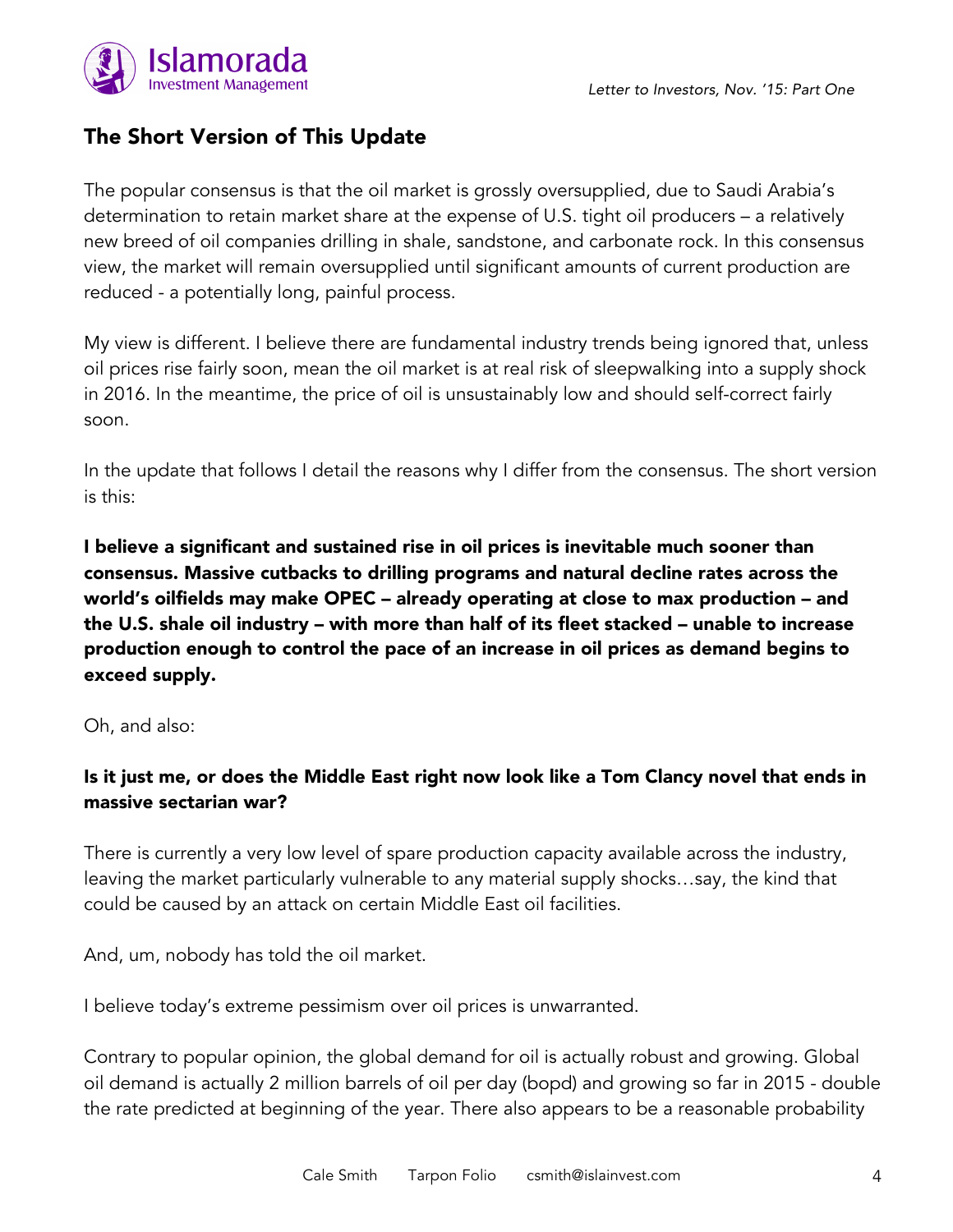



that in 2016, the amount of oil produced around the globe will fall like Hemingway described going bankrupt:

"In two ways. Gradually, then suddenly."

I am basing this opinion primarily on basic math, economics, and a little armchair petroleum engineering. It is not exclusively my opinion – there are a few others who share it, too. But it is nonetheless being crowded out by a particularly ruthless kind of trading on Wall Street, and an echo chamber of breathless and irrational voices around it. Consider this update my small attempt to rectify that.

In the pages that follow I will further discuss a number of wonky issues, including compound annual decline rates, marginal costs, and cuts to capital expenditures. I believe that any investment thesis related to oil companies these days has to be built on those sorts of things, really, or else the potential for confirmation bias can be too high.

As a result of the recent collapse in oil prices, I believe the shares of certain U.S. oil exploration and production companies represent very appealing opportunities to compound our capital at a high rate of return over the next few years. The shares of the companies we now own in Tarpon have been extremely volatile. But that same volatility appears to have driven out the vast majority of institutional investors, who because of clients far less patient than you, are doing their best to avoid the sector entirely. This has temporarily left us with a large, exploitable advantage over some of the biggest investors in the world.

I believe the odds we have on our side right now are the most favorable I have seen in any area of the stock market since late 2008. As a result, Tarpon is now entirely focused on this opportunity. I have deliberately chosen to concentrate our efforts and capital here. We are, effectively, all-in on U.S. energy companies, and this is somewhat of an unexpected and dramatic shift in our holdings.

I'm hoping this letter in its entirety explains why.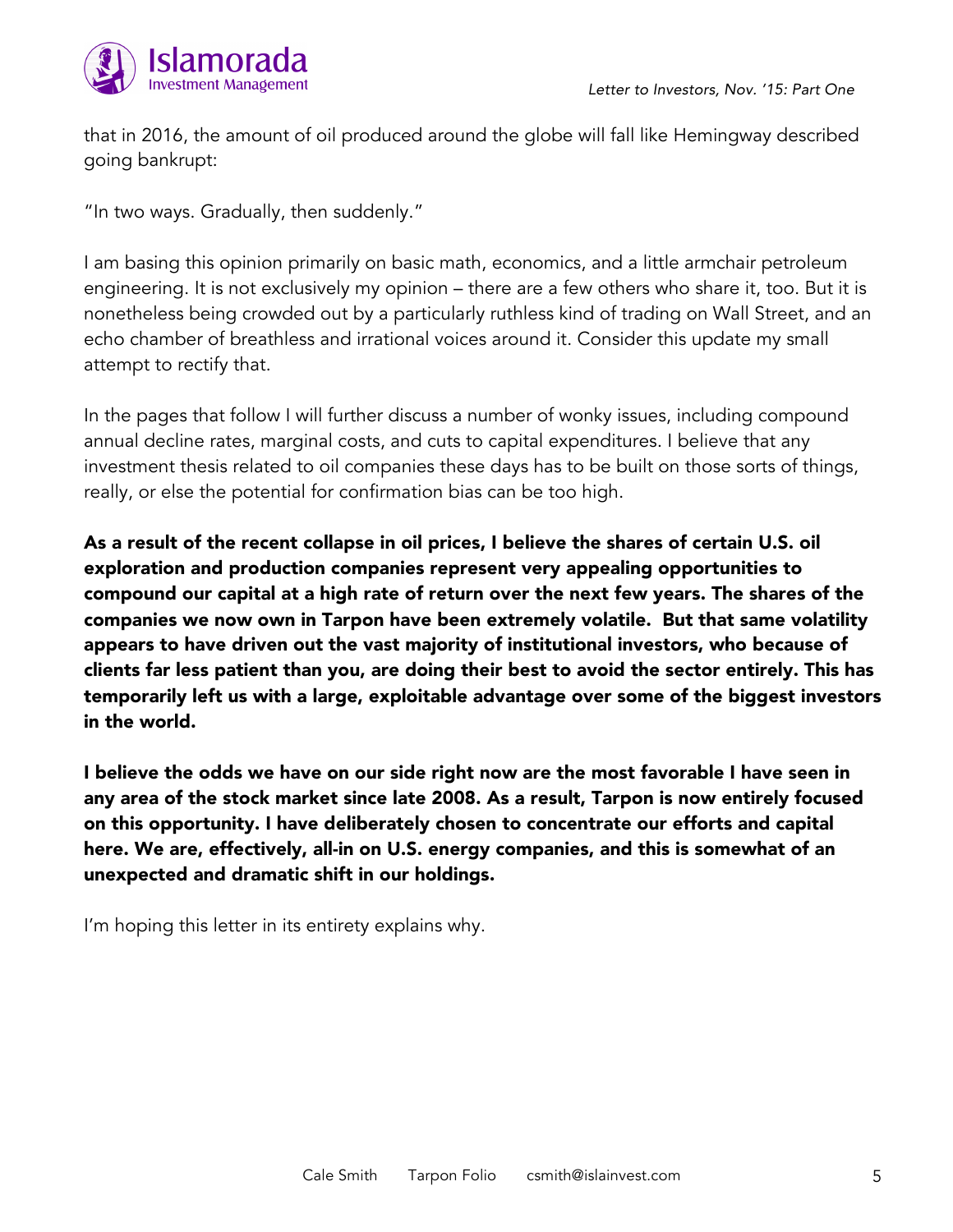

### Questions From the Mailbag

Here are some answers to questions I've received via email the past few months.

#### When Will Things Turn Around?

By far the most frequent question I have gotten this year is this one:

*"When is Tarpon gonna turn around, moron?"*

First of all - take it easy, Mom. Other people are going to read this.

Second – In Part Four of this letter I will discuss the concept of compound annual decline rates in detail. This more than anything else will underscore why I am confident we will see things turn around significantly at some point relatively soon.

When it comes to predicting an immediate turn in Tarpon, though…first, I have three qualifiers.

First - Tarpon's fate is tied to the price of oil, and more specifically, WTI, or West Texas Intermediate crude oil. In the short-term, the price of oil is theoretically determined by what happens in both the physical and financial oil markets. In the long-term, the price of oil is determined by the marginal cost barrel, as per my letter earlier this year.

And this decline is getting really long in the tooth, so that "in the long-term" bit would start to seem more and more relevant on the financial side of the market fairly soon. More on the historic duration of this current collapse a bit later. In the meantime, we're all essentially depending on irrational traders to rationally agree with each other that things have finally really just gotten way too crazy in the oil market. I'm amazed we're not there yet, frankly. But here we are.

Second – I'm of the opinion that this summer's drop in Tarpon is not going to matter in a few years.

Now, I don't mean to downplay this year's volatility. At all. Shoot, I lost fifteen pounds, turned four shades paler and my hair turned shock-white. Imagine an Anderson Cooper wig on a plucked turkey with leukemia. It was a long summer, knowwhatImean?

Nonetheless, what I'm saying is that the shares we own in Tarpon right now are so significantly undervalued that their expected returns are attractive enough to me that I am not too concerned about our current paper losses. Yes, obviously, I'd have rather fast-forwarded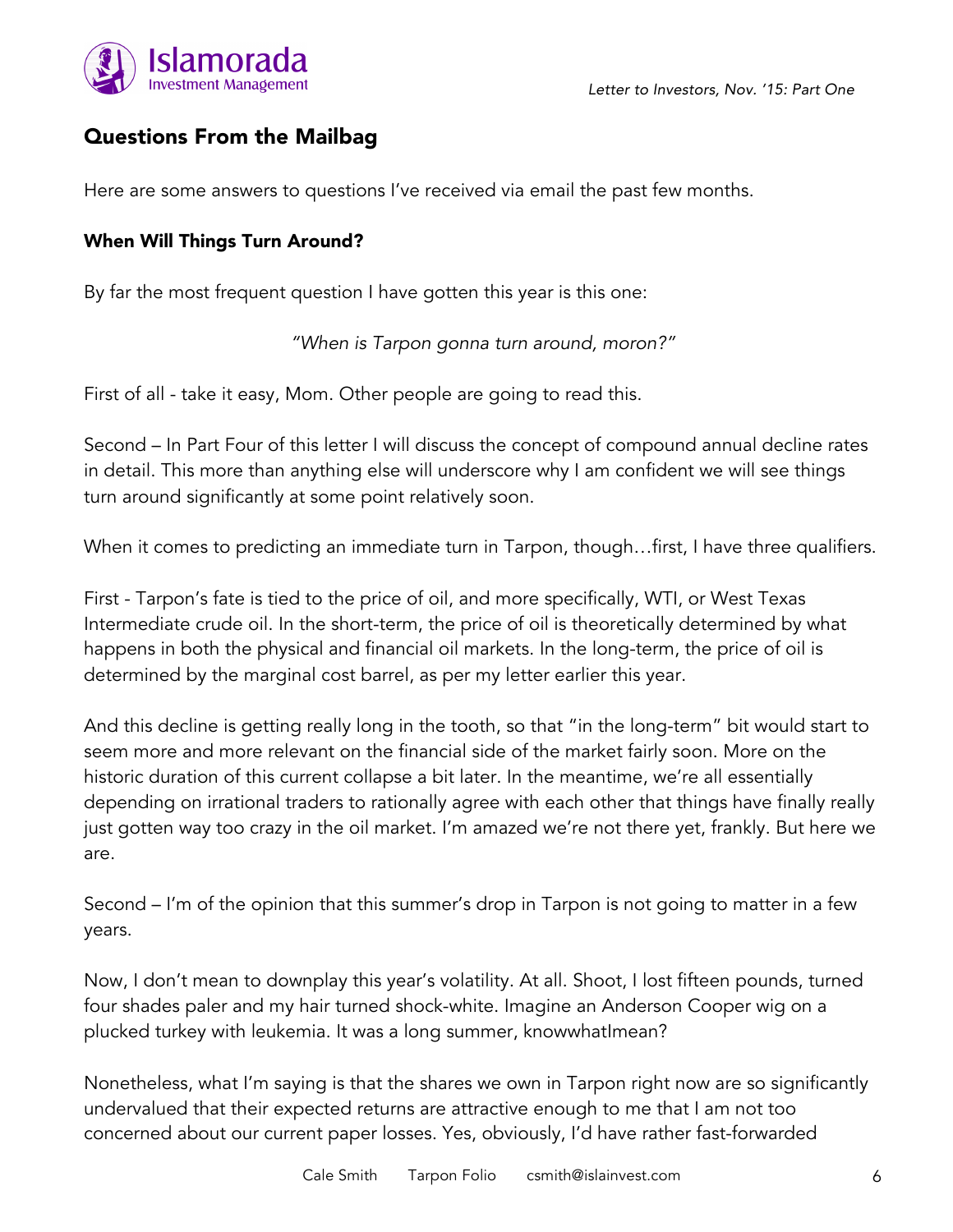

through all that, too, but when it comes to oil prices in the medium-term the world is facing structurally rising demand, increasing rates of oil field decline, and now a very large, pricedriven capex deficit. And the longer it takes for prices to rise in the short-term, the faster or higher they will eventually rise in the long-term.

The third reason that question makes me a bit uncomfortable is that predicting the short-term price of oil is a task at which I have recently demonstrated complete and utter incompetence.

Calling the bottom of the current downturn has been difficult for a number of reasons, but foremost among them is that horizontal drilling in U.S. tight oil fields is changing the established market order as I type.

At the moment, Wall Street is also hyper-focused on anything and everything that could affect the price of oil on a day-to-day basis. I try to stay focused on our companies and those external factors that will affect actual oil production and demand in the industry, believing the price response will take care of itself.

Said another way – the market thinks the only thing that matters is whether this morning's news about oil prices was better or worse than yesterday's. And all that news, regardless of true importance, is seen as critical. I'm saying what really matters is the difference between where oil is priced right now versus what it should rationally be worth, regardless of temporary factors.

So with those qualifiers in mind – and to the extent that the short-term price of global oil can be successfully forecast based on rational thought and logic and exclusively U.S. data (bwaahaha!), I would answer like this:

Oil production in the U.S. is on pace to decline by the end of this year by approximately 600,000 barrels of oil per day (bopd), down from approximately 9.6 million barrels bopd at the peak this past April. This pace is significant, though it has recently been obscured by temporary oil storage increases due to seasonal refinery maintenance, which now appear to have peaked.

Last week was the first back-to-back decline in crude oil storage in the U.S. since May. More than 1.4 million bopd is still offline during routine maintenance as refineries tune things up after a very busy summer driving season. Refinery processing runs should rise by up to 900,000 barrels per day during November and December, if past history is any guide.

All of which means the actual decline in U.S. oil production numbers should begin to become that much more obvious to even the most daft of headline writers. And we should soon start to hear more and more about large consecutive draws on crude oil stocks in the U.S. as we head into the end of 2015.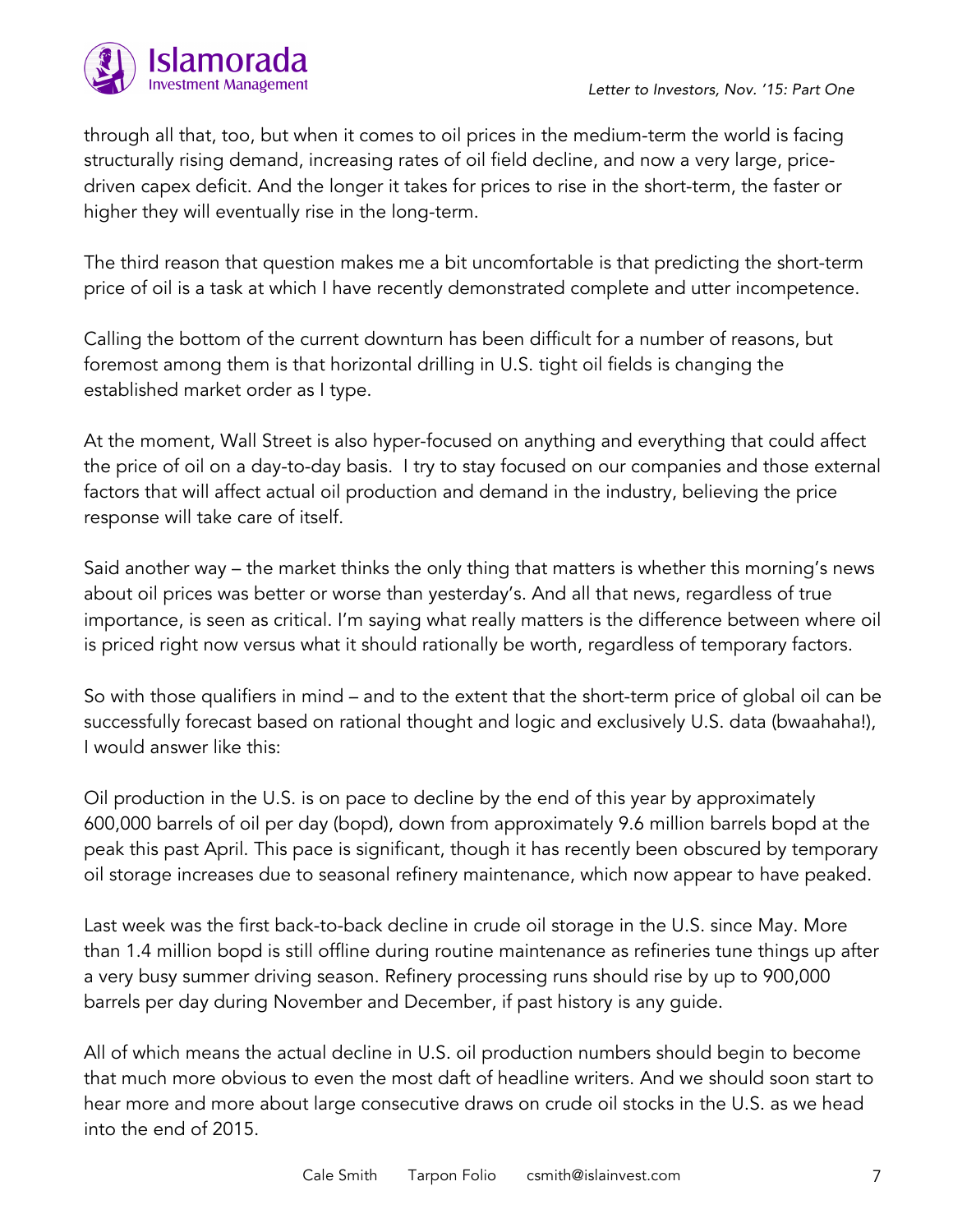

In early October, we actually saw some significant though fleeting gains in Tarpon based on similar large weekly storage decline numbers right before refinery maintenance season began. This may bode well for Tarpon as we head into 2016.

So, in a perfectly rational world, the long-awaited upward turn in oil prices should begin to become obvious starting, well...now.

That said, one of my own frustrations of late is that, in theory, markets and stock prices should both be forward-looking. We are clearly in a market driven less by theory and logic, however, and much more by the sentiments of traders. Should that sentiment finally shift away from the concerns about oversupply that have been so prevalent for so much of the year, then the worst is behind us.

So my inability to time the bottom of the oil market has absolutely caused us all a lot of angst this year. Volatility is different than risk, though. And in the end, capitalizing on beaten up stocks after they've been sold off indiscriminately for a long period of time is going to be very good for us. But I also get that this is hard to see at the moment.

Risk is a topic I will discuss more in the second part of this series. So standby for more thoughts there very soon.

I've also gotten a number of questions lately that, although each was phrased a bit differently, were about similar subjects.

Here are some quick thoughts on those topics.

#### On the strength of the dollar:

While the dollar and oil prices are clearly and strongly inversely correlated of late, it's just that a correlation - and not causal, and that the relationship will likely weaken if/when the Fed raises rates.

#### On future oil production from Iran:

Given the drop-off in global production I expect to see by late 2016 – when Iran purports it will begin to re-market an incremental 400,000 bopd of somewhat questionable quality crude using possibly decrepit facilities – the world will likely need that new crude to meet demand, anyway. Standby for the section on decline rates a bit later in this series.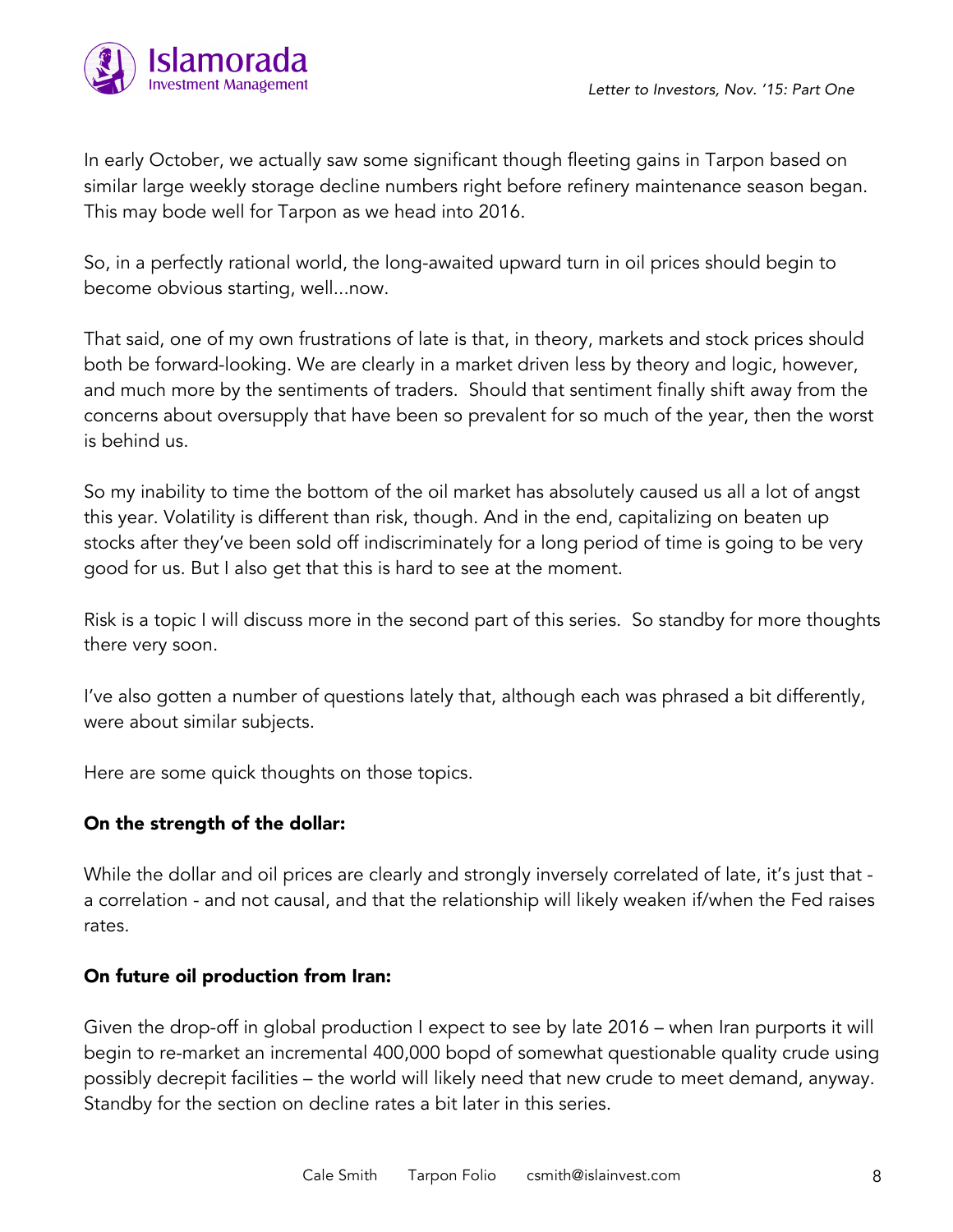

More broadly, I am skeptical that Iran has the technology and capital to increase its production by more than 400,000 bopd by the end of 2016 - despite its own propaganda and the uncritical parroting of it by the financial media. Also, as it turns out, that "oil" Iran has in storage is not actually oil – it is low quality condensate. Facts, meh.

#### On U.S. rig counts:

Rig counts just don't matter much right now in the face of high-grading and wellbore design, especially in this phase of the cycle. Or, at least they don't matter much to me, a fundamental long-term investor.

They may matter, however, to traders and their algorithms. Specifically, rig counts may be important when it comes to gaming short-term price movements. To traders, the importance of rig counts of late seems unrelated to actual U.S. oil production. Of greater significance seems to be whether or not, say, changes in the rig count numbers released last Friday will be significant enough to cause the Energy Information Administration to tweak its weekly reporting model – which will push oil prices around next Wednesday.

But this kind of lunacy should not be confused with investing.

#### On "weakening demand for oil from China":

This has gotta be one of the most tired myths of 2015.

First, in Q3 of 2015, demand for oil in China was up 6.9% year over year.

Here, quickly, is the demand for oil from China:

2012: 9.7 mm bopd 2013: 10.1 2014: 10.5 1Q15: 10.4 2Q15: 11.0 3Q15: 10.9 2015E: 10.8 (OPEC est.) 2016E: 11.2 (OPEC est.)

This is strong demand and good growth. What are we talking about here?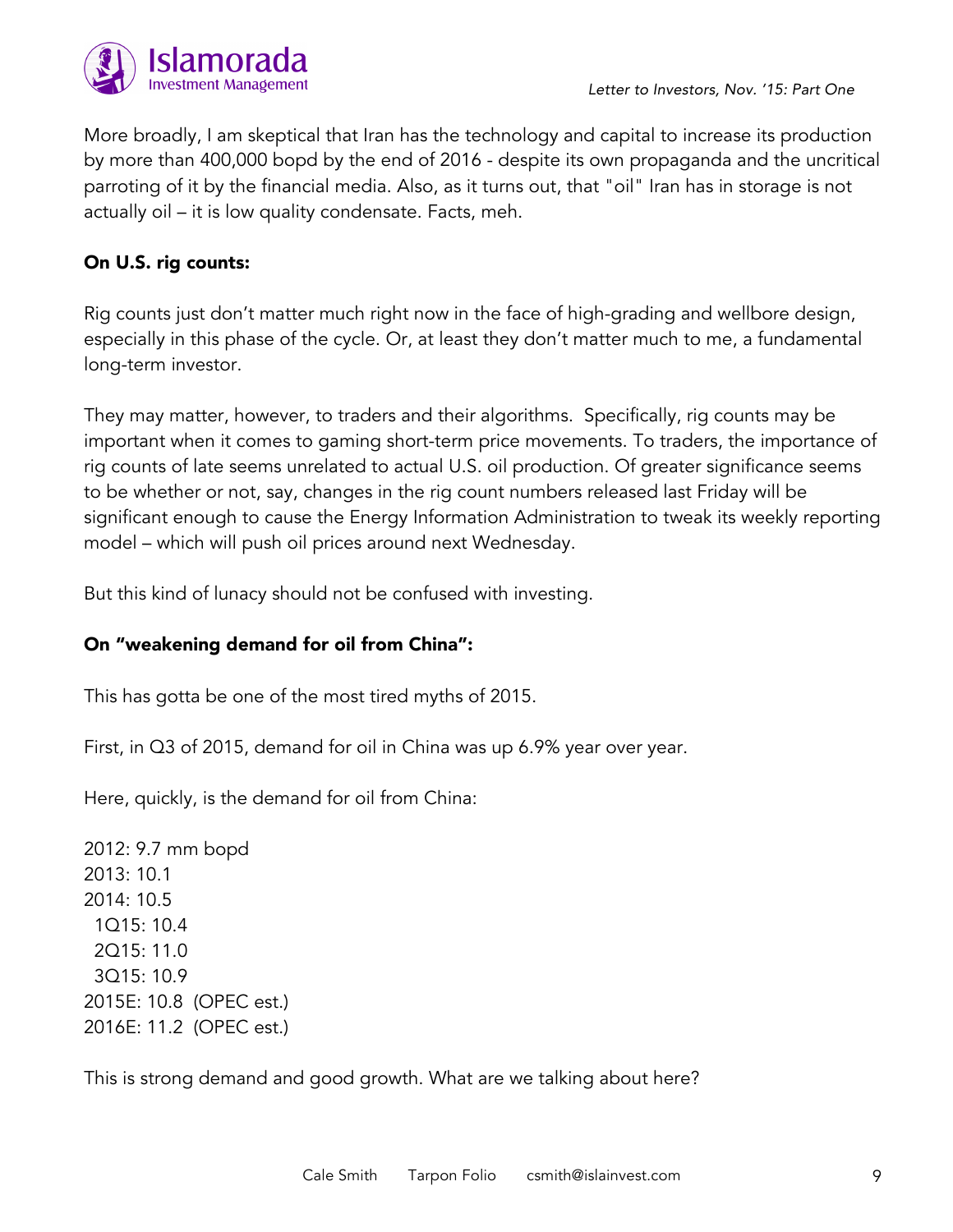

Demand for oil in China has been and should continue to be quite strong, due to (a) growing consumer demand, (b) efforts to fill the country's SPR or Strategic Petroleum Reserve, and (c) the country's transition to a mass automobile culture.

China economic data has both bullish (consumer) and bearish (industrial) data points. It's a cherry-picker's dream. But both data sets should be kept distinct in your mind from the Chinese stock markets, which are not at all markets in the traditional sense due to heavy government involvement. Those stock markets seem to run on a series of liquidity-driven bubbles. They have little relationship to the fundamentals of the real economy, which, incidentally, is still growing twice as fast as our own. So if you are concerned about oil demand in China, please prepare to explain to me why you are not concerned about oil demand in the U.S. first.

The U.S. stock market's recent concerns about China perplex me. The relationship between the two countries economics is small. Specifically, only about 7% of U.S. exports go to China, and exports only account for 13% of our economy, anyway…which means our exports to China represent less than 1% of our GDP. Big U.S. companies earn less than 2% of their total profits there, and U.S. banks have less than 1% of total U.S. banking systems assets there.

China's economy and stock market may have challenges, but its demand for crude oil, gasoline and refined products has never been higher. And I do believe it's entirely plausible to be a bit pessimistic about Chinese economic growth in the near-term without being a pessimist about oil demand from China.

I believe that's all I need to say about this. At least for now. There is more on China in the fourth part of this update.

#### On Saudi keeping production high for a long time:

First, several weeks ago Saudi Aramco actually announced a 300k bopd reduction in production. So there's that.

Otherwise, all countries in the Middle East, including Saudi, are currently producing near maximum levels. According to IEA and others, this has left very little spare production capacity remaining in the region. This represents a different kind of risk than implied in the original question, though, so I'll save that for a bit later.

Saudi can't pump high forever because, in short, to do so would mean they run the serious risk of permanently damaging their oil fields. The oilfields in Saudi are made of carbonate rocks, and one of the dangers associated with producing at maximum levels from carbonate reservoirs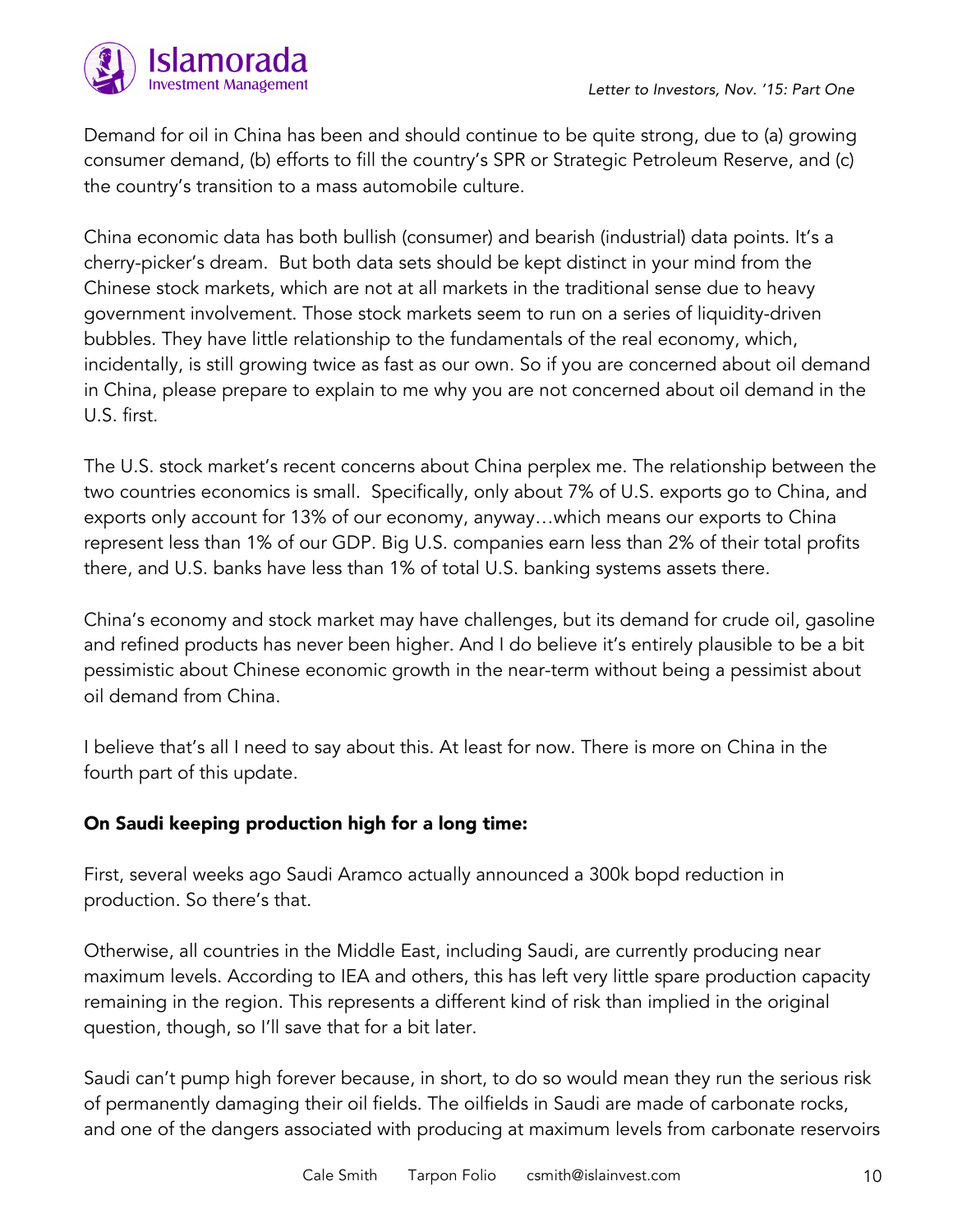

is that you start producing larger amounts of water – and the science around carbonate reservoirs suggests that once you start producing larger amounts of water, the reservoir will forever produce larger amounts of water - even at reduced production levels.

Which means an already extremely daunting engineering challenge – coaxing oil out of the ground – becomes significantly more difficult, not to mention expensive. Wells decline and deplete faster, efficiencies worsen dramatically, and corrosion can become a very serious problem. Saltwater, as you can probably imagine, can be lethal to oilfield equipment.

#### On the high level of short-selling in the sector:

Here was the typical short case against U.S. E&P companies I heard this summer:

"The equity of *[insert name of shale oil company here]* is overvalued. They're actually a really bad business because *[steep decline rates, no growth in reserves, have debt, etc.]* and the assets of these companies are, like, constantly depleting themselves! Plus – and we checked on this - it takes a lot of money to drill wells! Their financial statements also show *[take your pick among many obnoxious things in any E&P's financials]* and their managements always talk about *[things that good management teams don't talk that much about]* – and then the Wall Street analysts always do this crazy thing [*that no serious E&P investor would do*]. Plus, oil looks like it could stay at \$ *[some completely unsustainable level]* forever, guys. So based on our *[very opaque]* analysis, the company's equity is really only worth [*some ridiculous percentage]* of the current share price. Got all that, plebes?"

And here was my inner monologue after the fifth time I'd heard that thesis:

"Keep the camera rolling. Let's pick things up using that same logic. Because it sure looks like if all that were true, then whoo-boy, the equity of every one of these other unconventional oil companies is just about worthless too, then, eh? And man, if institutional investors cannot get decent returns on that equity capital, forget it! Those drillers will never be able to raise another dime. What a sweet short! Kiss that 5 million bopd of production goodbye. They're just gonna twist in the wind. And then imagine what will happen once the decline curve starts just wreaking havoc on that remaining production. It'll be bedlam! I mean, eventually, the carnage would get so bad that…um, well, it would get so bad that…that oil prices will have to go back up. Which would really boost the value of all that equity. Wait, what were you saying again?"

Or, less dramatically, the common E&P short-seller logic appears to be…